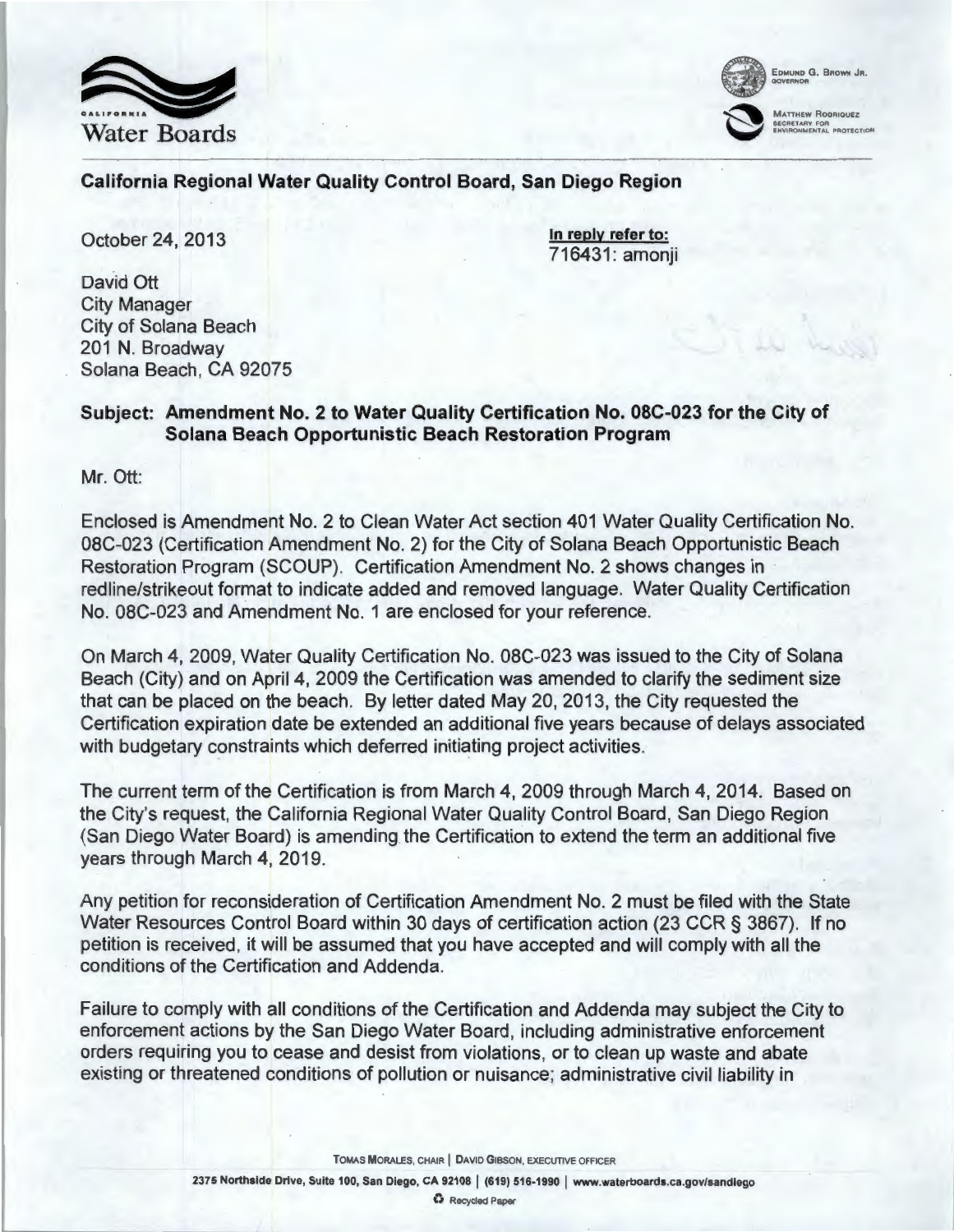City of Solana Beach Opportunistic Beach Restoration Program Certification No. OSC-023, Amendment No. 2

amounts of up to \$10,000 per day per violation; referral to the State Attorney General for injunctive relief; and, referral to the District Attorney for criminal prosecution.

In the subject line of any response, please include the reference number 229504:amonji. For questions or comments, please contact Alan Monji by phone at (619) 521-3968, or by email at amonji@waterboards.ca.gov.

Respectfully,

Rewal Wit

David W. Gibson, Executive Officer Regional Water Quality Control Board

DG:js:db:kdd:atm:ap

Enclosures:

Amendment No.2 to Clean Water Act Section 401 Water Quality Certification No. OBC-023, September 09, 2013

Amendment No. 1 to Clean Water Act Section 401 Water Quality Certification No. OBC-023, April 22, 2009

Clean Water Act Section 401 Water Quality Certification No. OBC-023, City of Solana Beach Opportunistic Beach Restoration Program Project

cc: (via email)

Leslea Meyerhoff City of Solana Beach Lmeyerhoff@cosb. org

Brian Leslie Moffatt & Nichol bleslie@moffattnichol.com

Robert R. Smith U.S. Army Corps of Engineers Regulatory Division Robert.R.Smith@usace.army.mil

Loni Adams California Department of Fish and Wildlife Loni.Adams@wildlife.ca.gov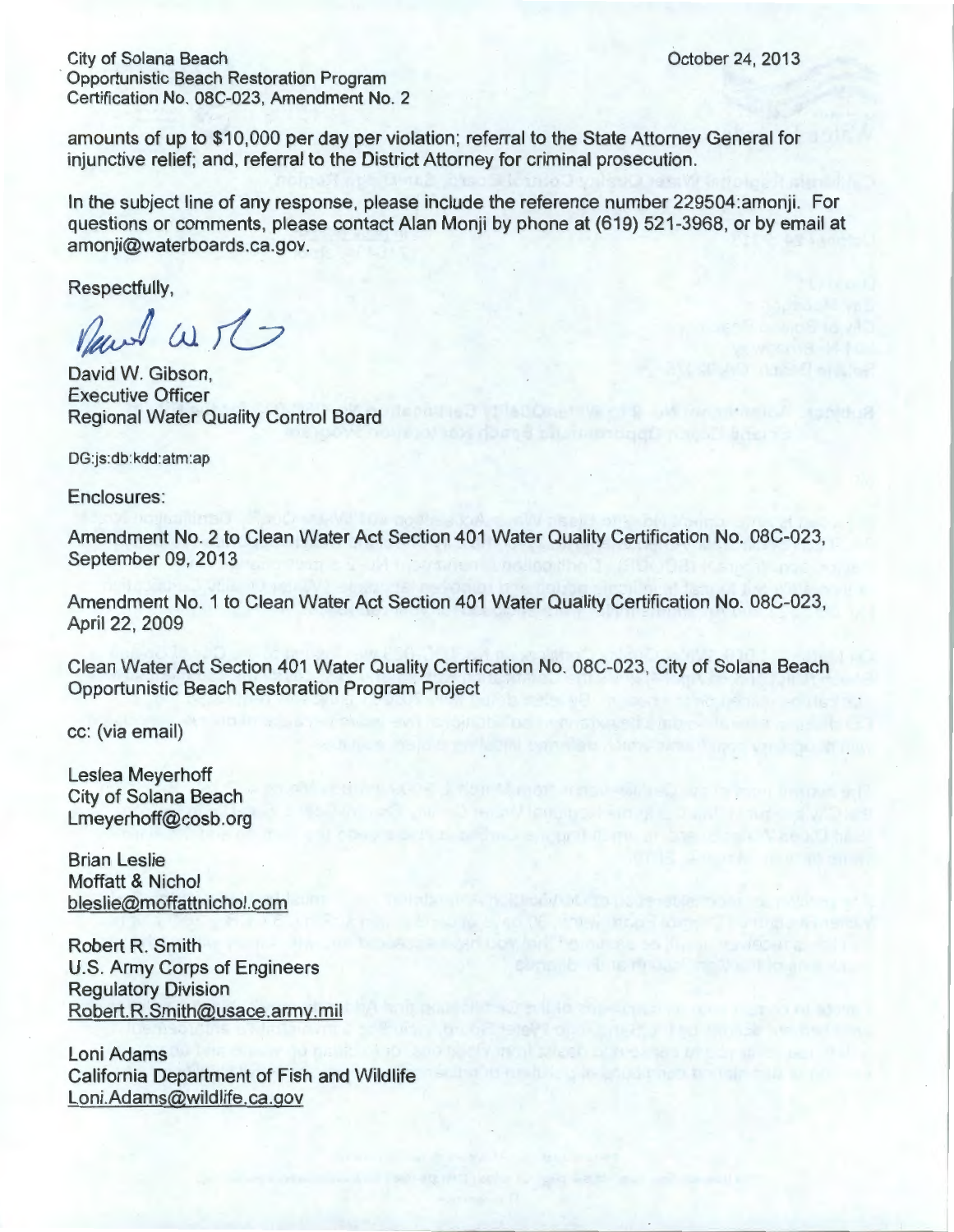City of Solana Beach Opportunistic Beach Restoration Program Certification No. OSC-023, Amendment No. 2

State Water Resources Control Board Division of Water Quality 401 Water Quality Certification and Wetlands Stateboard401@waterboards.ca.gov

U.S. EPA, OWOW, Region 9 75 Hawthorne St. San Francisco, CA 94105 R9-WTR8-Mailbox@epa.gov

| Tech Staff Info & Use |             |
|-----------------------|-------------|
| File No               | 08C-023     |
| חורו                  | 9 000001771 |
| Reg. Measure ID       | 344241      |
| Place ID              | 716431      |
| Party ID              | 466213      |
|                       |             |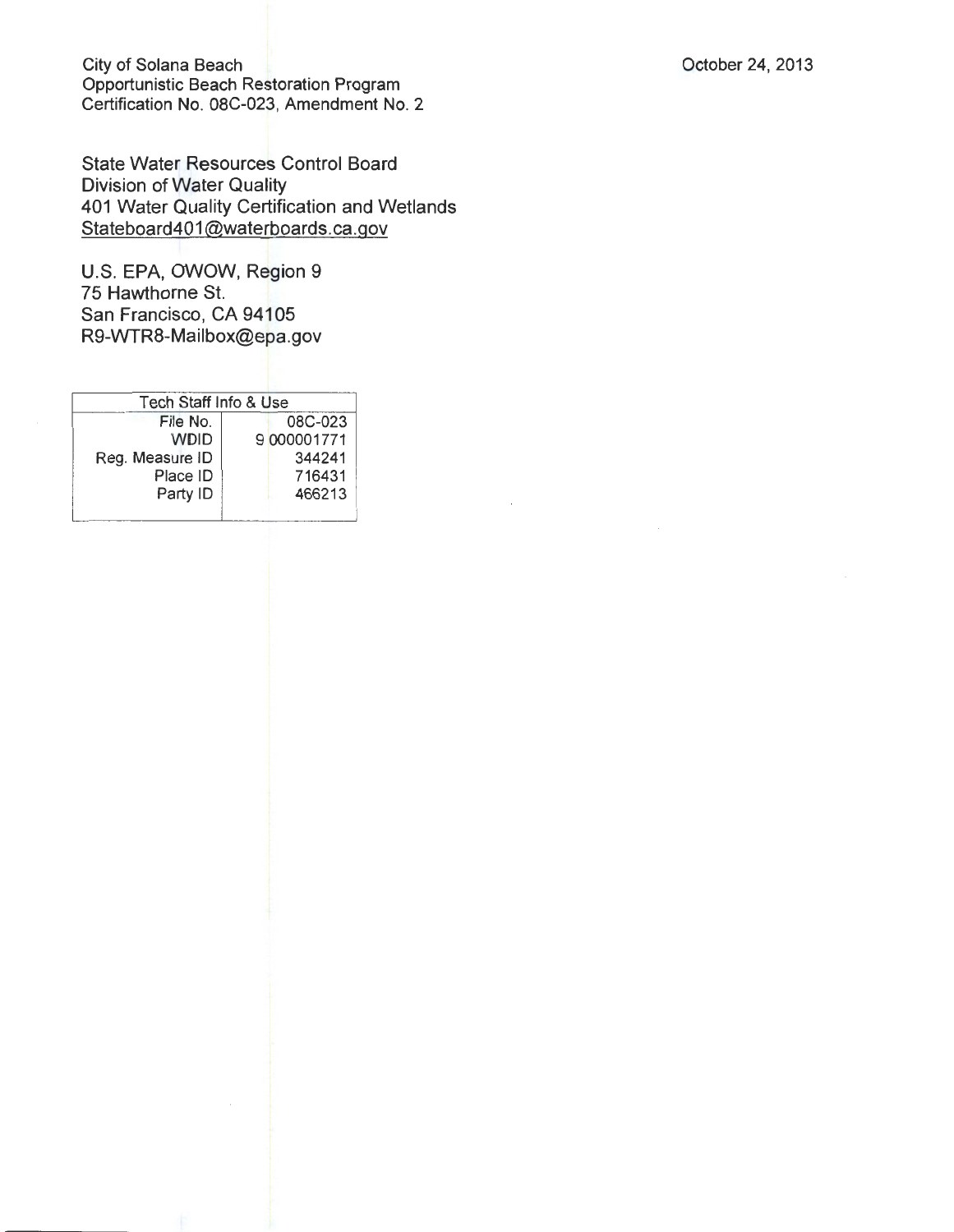



#### California Regional Water Quality Control Board, San Diego Region

### Amendment No. 2 to Clean Water Act Section 401 Water Quality Certification No. OSC-023

PROJECT: City of Solana Beach Opportunistic Beach Restoration Program Water Quality Certification No. 08C-023

APPLICANT: City of Solana Beach 201 N. Broadway Solana Beach, CA 92075

| File No.        | 08C-023     |
|-----------------|-------------|
| <b>WDID</b>     | 9 000001771 |
| Reg. Measure ID | 344241      |
| Place ID        | 716431      |
| Party ID        | 466213      |
|                 |             |

The following changes have been made to Clean Water Act section 401 Water Quality Certification No. 08C-023, City of Solana Beach Opportunistic Beach Restoration Program. Changes below are shown in redline/strikeout format to indicate added and removed language.

## 1. Page 1, STANDARD CONDITIONS are replaced with the following:

Pursuant to section 3860 of Title 23 of the California Code of Regulations (23 CCR), the following three standard conditions apply to all water quality certification actions:

1. This Certification action is subject to modification or revocation upon administrative or judicial review, including review and amendment pursuant to section 13330 of the Water Code and Article 6 (commencing with section 3867 of 23 CCR).

- 2. This Certification action is not intended and shall not be construed to apply to any discharge from any activity involving a hydroelectric facility and requiring a Federal Energy Regulatory Commission (FERC) license or an amendment to a FERC license unless the pertinent Certification application was filed pursuant to 23 CCR subsection 3855(b), and that application specifically identified that a FERC license or amendment to a FERC license for a hydroelectric facility was being sought.
- 3. This Certification action is conditioned upon total payment of any fee required under chapter 28 (commencing with section 3830) of 23 CCR and owed by the applicant.

TOMAS MORALES, CHAIR | DAVID GIBSON, EXECUTIVE OFFICER

2375 Northside Drive, Suite 100, San Diego, CA 92108 I (619) 516-1990 I www.waterboards.ca.gov/sandlego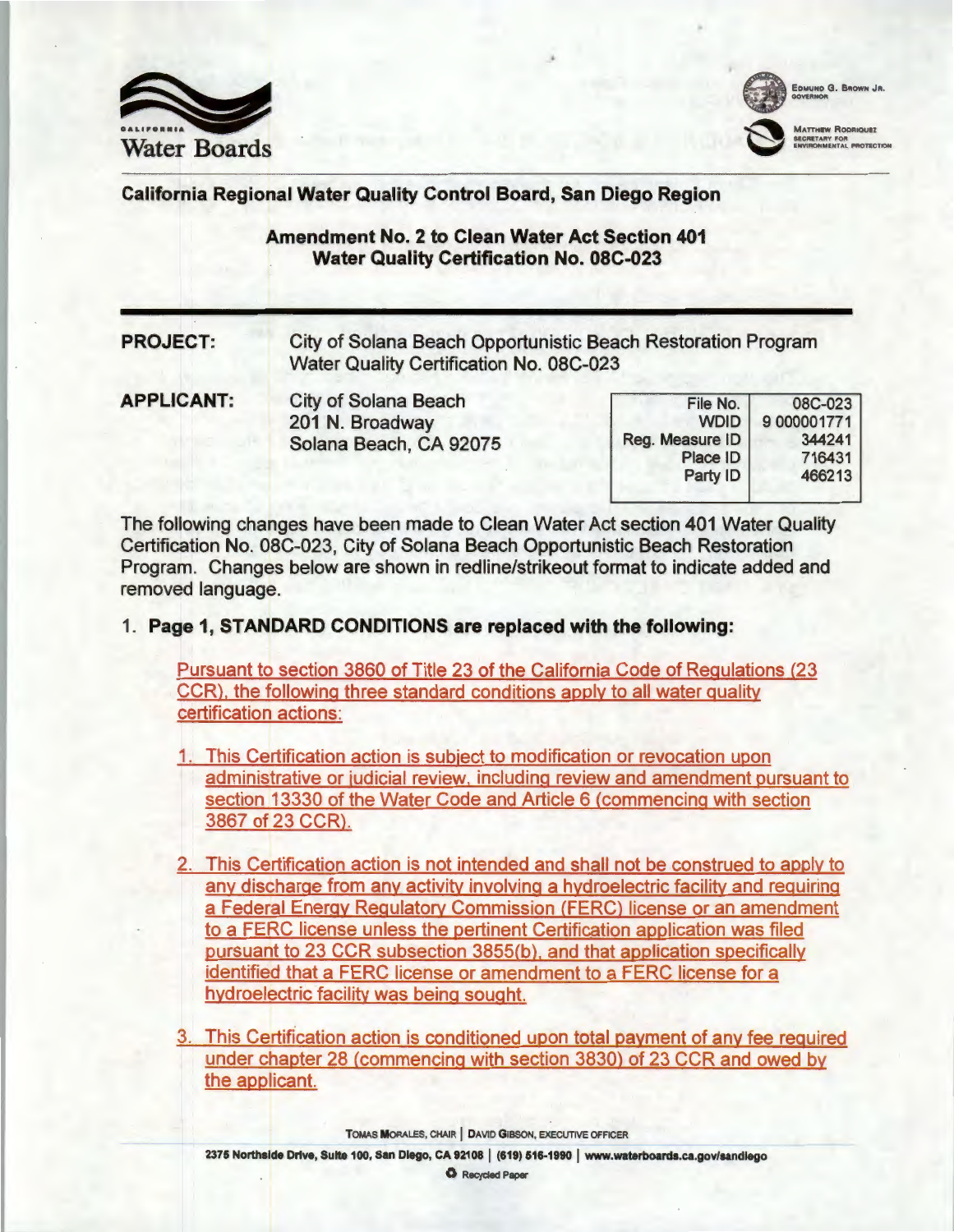#### 2. **Page 4, ADDITIONAL CONDITION 8.4 has been modified as follows:**

The City of Solana Beach must comply with the requirements of State Water Resources Control Board Water Quality Order No. 99-08-DWQ 2009-0009-DWQ, the NPDES-General Permit for Storm Water Discharges Associated with Construction Activity. National Pollutant Discharge Elimination System (NPDES) General Permit for Storm Water Discharges Associated with Construction and Land Disturbance Activities.

#### 3. **Page 5, ADDITIONAL CONDITION C has been modified as follows:**

The proposed project must be implemented as described in the application. This certification is valid until March 4, 2019 five years. The proposed project must place not more than 150,000 cubic yards of sediment per year, for 5 years. A Sampling and Analysis Plan must be submitted for acceptance before each placement. Based on the results of the Sampling and Analysis plan, it will be decided case by case if the sediment must be placed below mean high tide line, or if the sediment can be placed as a beach berm. The sediment that will be placed on the beach must have less than 10% sand difference from the receiving beach and no negative aesthetic impact on the receiving beach.

#### **4. Page 5, ADDITIONAL CONDITION C.3.a has been modified as follows:**

#### a. California Grunion (Leuresthes tenuis)

The project proposes to place sediment on the beach from March 1 to August 31; therefore the City of Solana Beach must determine beach habitat suitability for grunion spawning. The applicant must comply with the Special Condition N0.6 of the Regional General Permit 67 Beach Nourishment in Southern California (Corps File No. 200401896-JLB).

- i. California grunion is a State managed species and the intertidal zone at the disposal sites are potential spawning habitat. To the greatest extent possible. the City of Solana Beach must avoid shoreline fill activities during the grunion spawning season (March  $15 -$  August 31). If shoreline disposal activities must occur during grunion spawning season, the City of Solana Beach must conduct a preconstruction survey of potential grunion spawning habitat at each proposed beach disposal site.
	- a) The preconstruction survey must be conducted by a biological monitor no more than one month prior to the expected start date of the shoreline dredged material disposal activities and must include photo documentation.
	- b) The biological monitor shall determine whether the shoreline discharge areas are unsuitable for use as spawning habitat for grunion. Unsuitable habitat includes cobble beaches. beaches that are inundated during high tides to the extent that no beach above the high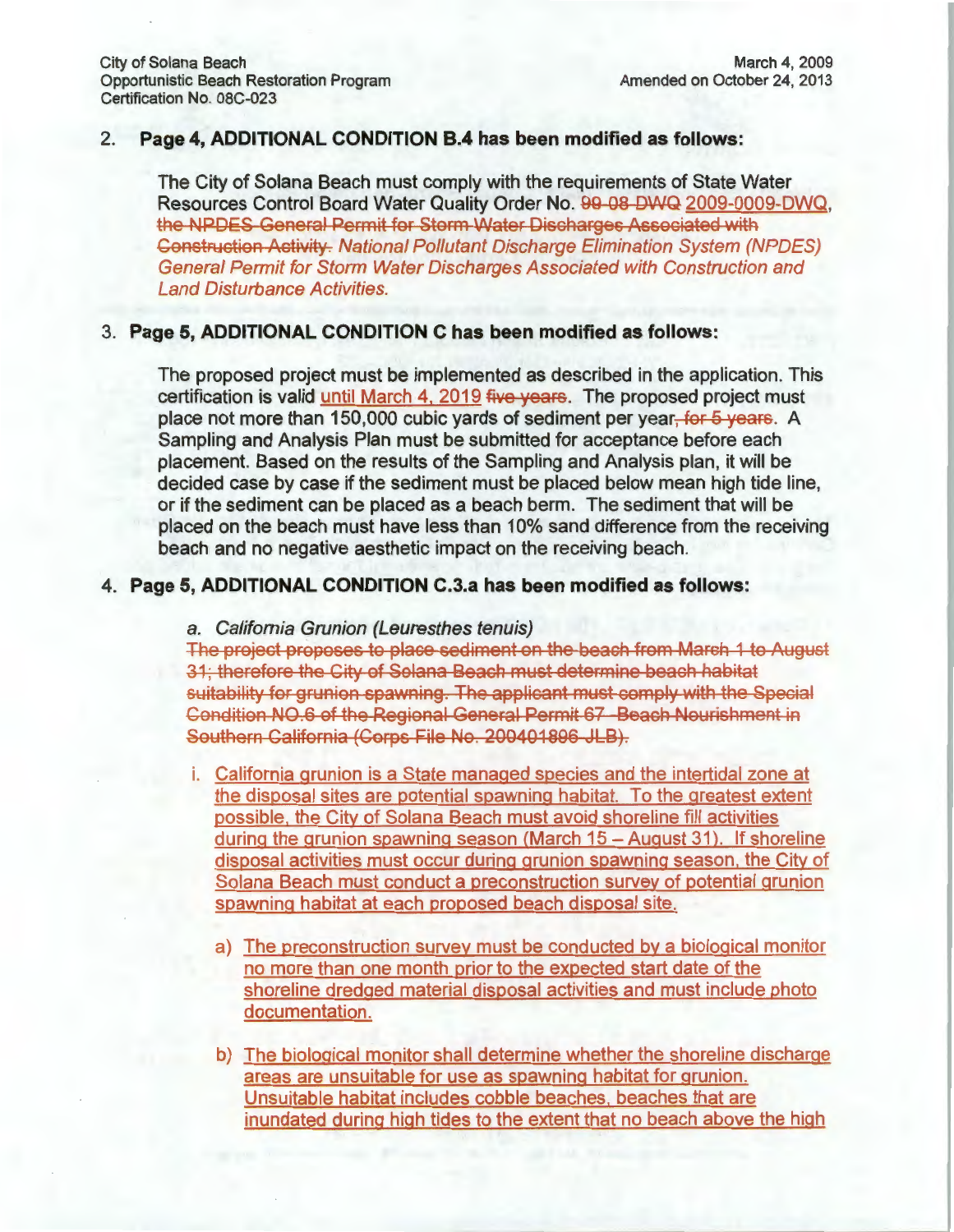tide water mark is available for grunion spawning, beaches that do not have enough sand substrate for the grunion to bury eggs. and beaches with no historic grunion runs.

- ii. If shoreline disposal activities must occur between March 15 August 31 and suitable grunion habitat is located at the beach disposal areas. the City of Solana Beach must avoid and minimize potential impacts to grunion by complying with the following conditions:
	- a) Shoreline dredged material disposal activities that entail sand disturbance seaward of the semilunar high tide line may be conducted on the day before the first date of a predicted run series. This day constitutes a narrow window of time during which egg nests and developing larvae are unlikely to be present in the sand; larvae from the previous run series likely would have been flushed by the previous night's high tide. and new eggs likely won't be deposited for at least 24 hours. Consult the California Department of Fish and Wildlife (COFW) website for predicted run series events and plan accordingly (http://www.dfg.ca.gov/marine/grunionschedule.asp).
	- b) To conduct dredged material disposal activities between the dates in item ii above. a biological monitor. must survey for the presence of adult grunion during the predicted grunion runs prior to the disposal activities. Monitoring must be done on all four nights of the predicted run series. except if grunions are observed spawning within the work area or a 10-yard buffer area between the grunion spawn site and the work area on a given night. the presence of egg nests may be assumed and surveys on subsequent nights are not required. For example, if grunion are observed in the work area or the 10-yard buffer on night one. then monitoring on nights two. three. and four would not be required. If grunion are not observed within the work area or the 10-yard buffer on night one, then night two would be surveyed.
	- c) Monitoring must occur from the time of the high tide to two hours following the tide or until the grunion stop running. whichever is later. For each night of monitoring, recorded information must include the time period monitored. grunion run time and duration. approximate grunion density within the work area and 10-yard buffer, and approximate grunion density in a broader area (i.e., within approximately 50 yards up-coast or 50 yards down-coast of the work area).
	- d) If grunion spawning is observed within the work area or the 1 0-yard buffer on any night of a four-day run series. then spawning areas must be clearly marked and avoided by heavy equipment and machinery until after the egg incubation period (i.e .. until the day before the first date of the next predicted run).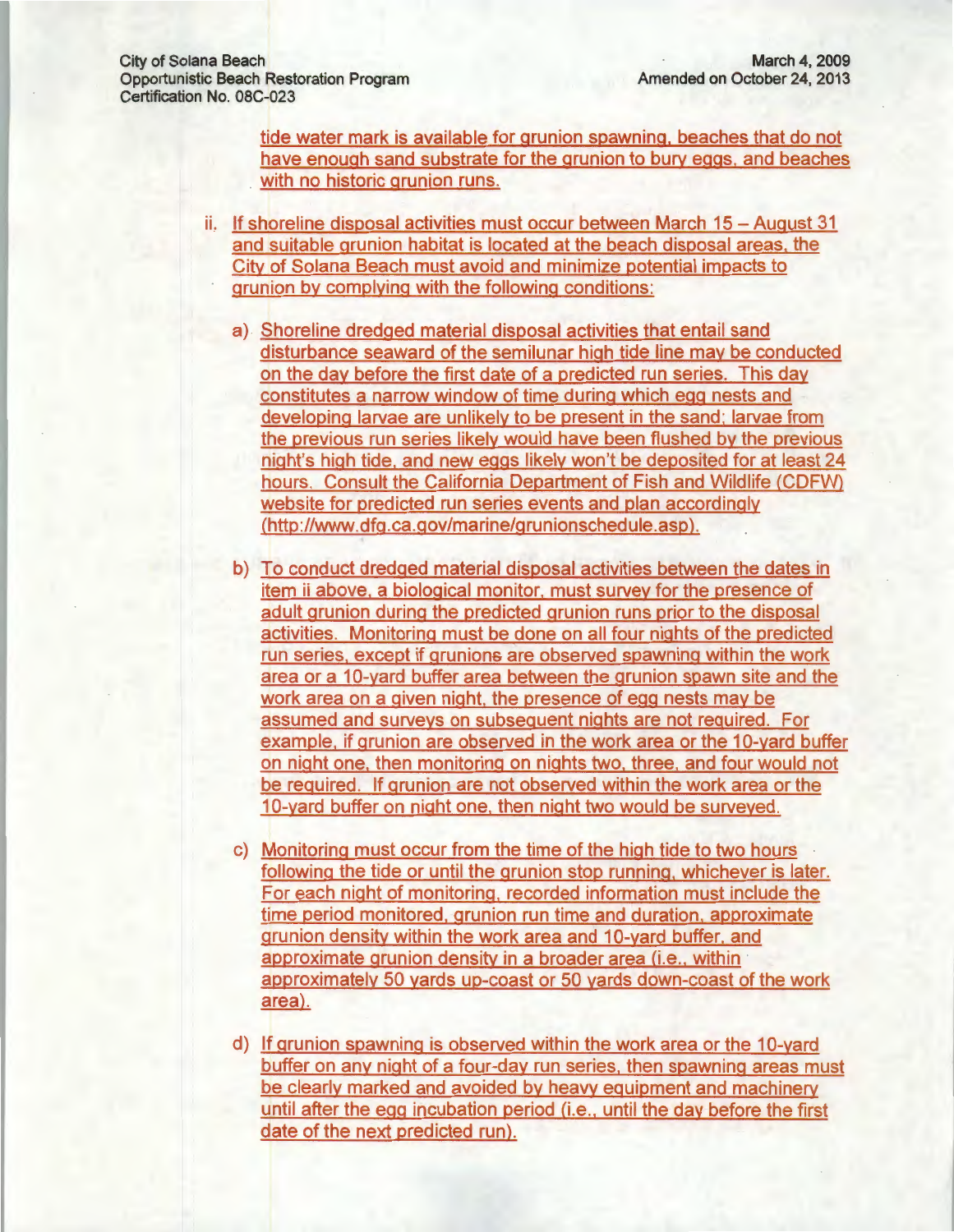- e) If grunion spawning is not observed within the work area or 10-yard buffer on all four nights of a predicted run series. then the absence of egg nests and incubation activity near the work area may be assumed and. if needed. project activity that entails sand disturbance may be conducted seaward of the semilunar high tide line up to and including the day before the date of the next predicted run.
- iii. Where shoreline discharge area is currently unsuitable for use as spawning habitat for grunion. beach disposal may occur in the designated areas without a biological monitor.

#### 5. **Page 9, ADDITIONAL CONDITION H.7 has been modified as follows:**

Executive Officer California Regional Water Quality Control Board, San Diego Region Attn: 401 Certification; Project No. 08C-023 9174 Sky Park Court 2375 Northside Drive, Suite 100 San Diego, CA <del>92123</del> 92108

6. **Page 10, REGIONAL WATER QUALITY BOARD CONTACT PERSON has been modified as follows:** 

Lilian Busse Alan Monii California Regional Water Quality Control Board, San Diego Region 9174 Sky Park Court 2375 Northside Drive, Suite 100 San Diego, CA 92123 92108 858 467 2971 (619) 521-3968 lbusseAian. Monj i@waterboards.ca.gov

# 7. **ATTACHMENT 2, Distribution List has been modified as follows:**

Brian Leslie Moffatt & Nichol 1660 Hotel Circle, Suite 200 San Diego, CA 92108 bleslie@moffattnichol.com

Robert R. Smith U.S. Army Corps of Engineers Regulatory Branch 16885 VV. Bernardo Dr., Suite 300 A San Diego, CA 92127 5900 La Place Court, Suite 100 Carlsbad. CA 92008 PH: (760) 602-4837 Robert.R.Smith@usace.army.mil